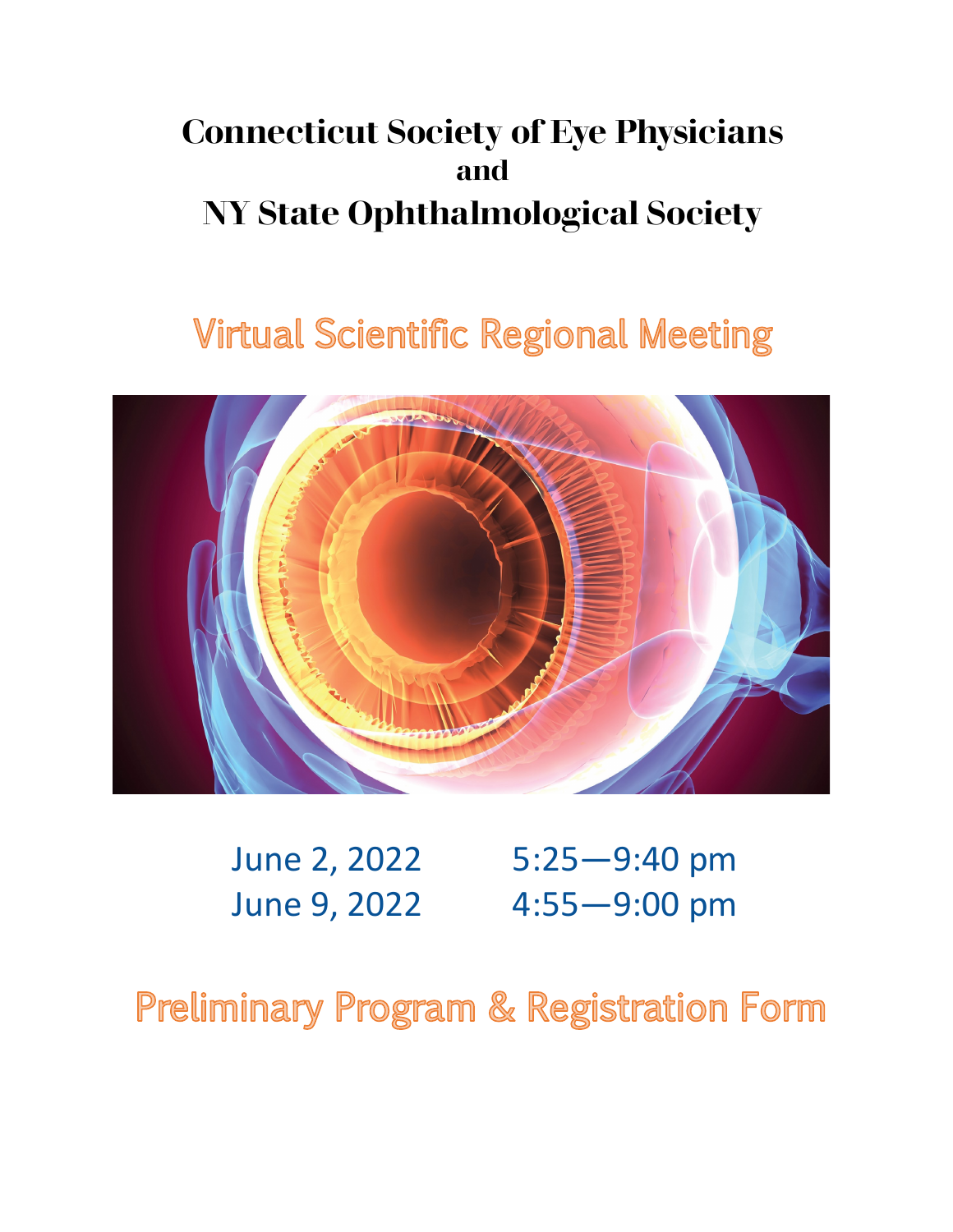### **Preliminary Program**

## **Thursday, June 2, 2022**

| $5:25$ pm | <b>Welcome Remarks &amp; Sponsor Introductions</b><br>Edward Lim, MD                                                                                                                                                                                                                                                                                                                                             |
|-----------|------------------------------------------------------------------------------------------------------------------------------------------------------------------------------------------------------------------------------------------------------------------------------------------------------------------------------------------------------------------------------------------------------------------|
| 5:30 pm   | The Otherness of the Other: Elie Wiesel's Lessons on Respect and Constructive Dialogue<br>Ariel Burger, Author                                                                                                                                                                                                                                                                                                   |
|           | Objectives: 1. To describe new perspectives on and tools for navigating difference; 2. To review tools<br>for engaging in dialogue across ethnic, religious, and political diversity                                                                                                                                                                                                                             |
| 6:30 pm   | <b>Glaucoma - MIGS and Beyond</b><br>Ike K. Ahmed, MD                                                                                                                                                                                                                                                                                                                                                            |
|           | 1. To update ideal MIGS patient selection; 2. Discuss optimal techniques and visualization for MIGS;<br>3) Present new MIGS technologies for the future                                                                                                                                                                                                                                                          |
| 7:00 pm   | <b>Demystifying Dry Eye</b>                                                                                                                                                                                                                                                                                                                                                                                      |
|           | Deepinder K. Dhaliwal, MD, L.Ac<br>Objectives: 1. Understand important history-taking for dry eye patients in order to effectively<br>treat; 2. Learn critical exam techniques for "dry eye" patients                                                                                                                                                                                                            |
| 7:30 pm   | <b>Alcon Sponsored Talk</b>                                                                                                                                                                                                                                                                                                                                                                                      |
| 8:15 pm   | <b>Complicated Cataract Surgery &amp; IOL Exchange/Secondary IOLs</b><br>Zaina Al-Mohtaseb, MD and Cathleen M. McCabe, MD<br>Objectives: 1. Learn placement of IOLs in patients with absence of capsular support; 2. Understand<br>how to optimize the Yamane Technique; 3. Describe how to perform the Belt Loop Buckle Technique;<br>4. Explain how to perform cataract surgery in patients with corneal scars |
| 8:45 pm   | <b>Genentech Sponsored Talk</b>                                                                                                                                                                                                                                                                                                                                                                                  |
| 9:30 pm   | <b>Door Prizes</b>                                                                                                                                                                                                                                                                                                                                                                                               |
|           | Thursday, June 9, 2022                                                                                                                                                                                                                                                                                                                                                                                           |

- 4:55 pm **Welcome Remarks & Sponsor Introductions**  Vincent P. deLuise, MD
- 5:00 pm **David Park, Sr., MD Lifetime Achievement Lecture Recipient** Robert Ritch, MD
- 5:30 pm **Happiness U Curve** Thomas A. Oetting, MD *Objectives: 1. Describe common pattern of happiness as populations age; 2. List techniques to address work life balance*
- 6:00 pm **B&L Storz Sponsored Talk**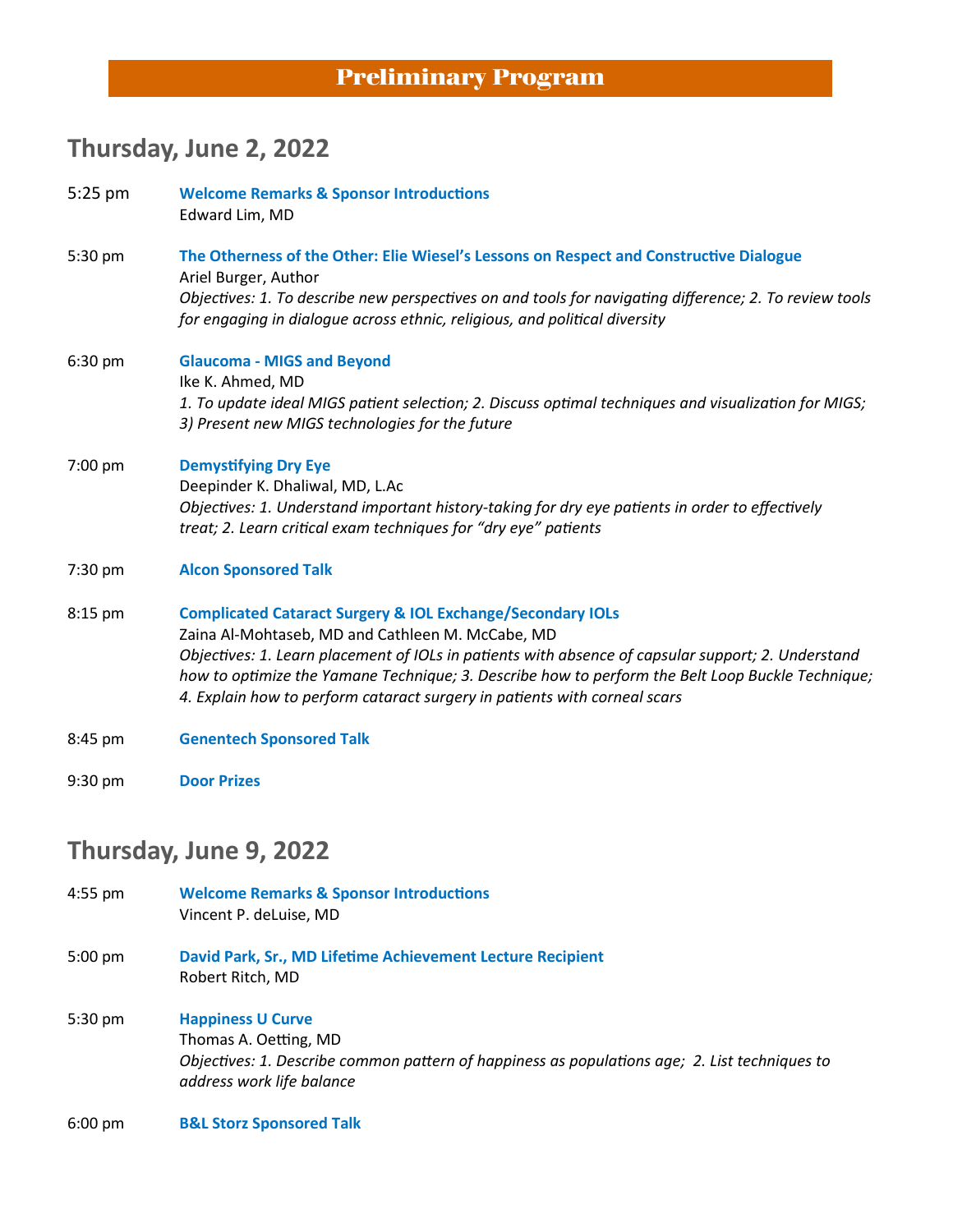Michael E. Snyder, MD *Objectives: 1) Recognize which iris problems are fixable and which require an iris prosthetic implant; 2) Adopt the techniques of iris cautery and sculpting and be familiar with techniques for iris suturing; 3) Develop an awareness of the uses and limitations of iris prostheses in managing significant iris deficiencies.*

- 6:45 pm **Co-Managing Choroidal Melanomas**  Basil K. Williams, Jr., MD *Objectives: 1. Identify typical regression features of choroidal melanoma; 2. Explain 2 reasons for vitreous hemorrhage in an eye with a previously treated melanoma; 3. Describe signs of choroidal melanoma recurrence*
- 7:15 pm **Regeneron Sponsored Talk**

6:15 pm **Taming the Irreverent Iris: Cool Cases** 

8:00 pm **Update on Pediatric Idiopathic Intracranial Hypertension** Gena Heidary, MD, PhD *1. Describe the epidemiology of pediatric idiopathic intracranial hyperten sion; 2. Provide an update on the diagnostic evaluation of children with papilledema; 3. Examine visual outcomes and tools for improved management of pediatric idiopathic intracranial hypertension*



8:30 pm **Vitreous Management for the Anterior Segment Surgeon: The Posterior Perspective**  Christina Y. Weng, MD, MBA *Objectives: 1. Demonstrate understanding of how to best manage vitreous in common situations such as dislocated intraocular lens, posterior capsular rupture, and subluxated crystalline lens; 2. Understand how to modify various vitrectomy parameters for different surgical scenarios; 3. Know the common points in surgery where vitreous-associated complications can occur and how best to prevent them*

9:00 pm **Door Prizes**

### **Faculty**

#### **Iqbal Ike K. Ahmed, MD**

Dr. Ahmed is an Assistant Professor at the University of Toronto and a Clinical Assistant Professor at the University of Utah. Dr. Ahmed has become world renowned for his skills and groundbreaking work in the diagnosis and surgical treatment of highly complex eye diseases including glaucoma and surgical complications. He is recognized as one of the most experienced complex eye surgeons in the world and has been at the leading edge of novel treatments for glaucoma, cataract, and lens implant surgery.

Dr. Ahmed is the recipient of numerous awards and honors including the prestigious Binkhorst medal at ASCRS, which has been awarded to the world's most prominent ophthalmologists whose careers have made significant contributions to the science and practice of ophthalmology, the American Glaucoma Society Surgery Day Lecture, and the UKISCRS Pearce Medal Lecture. More recently he was recognized as the *3rd most influential ophthalmologist* in the world by the news magazine *The Ophthalmologist*.

Dr. Ahmed received his Doctor of Medicine from the University of Toronto, Faculty of Medicine, completed his ophthalmology residency at the University of Toronto Hospitals, and completed a glaucoma and anterior segment fellowship at the John Moran Eye Center at the University of Utah.

#### **Zaina Al-Mohtaseb, MD**

Dr. Al-Mohtaseb is an Associate Professor of Ophthalmology and Associate Residency Director at Baylor College of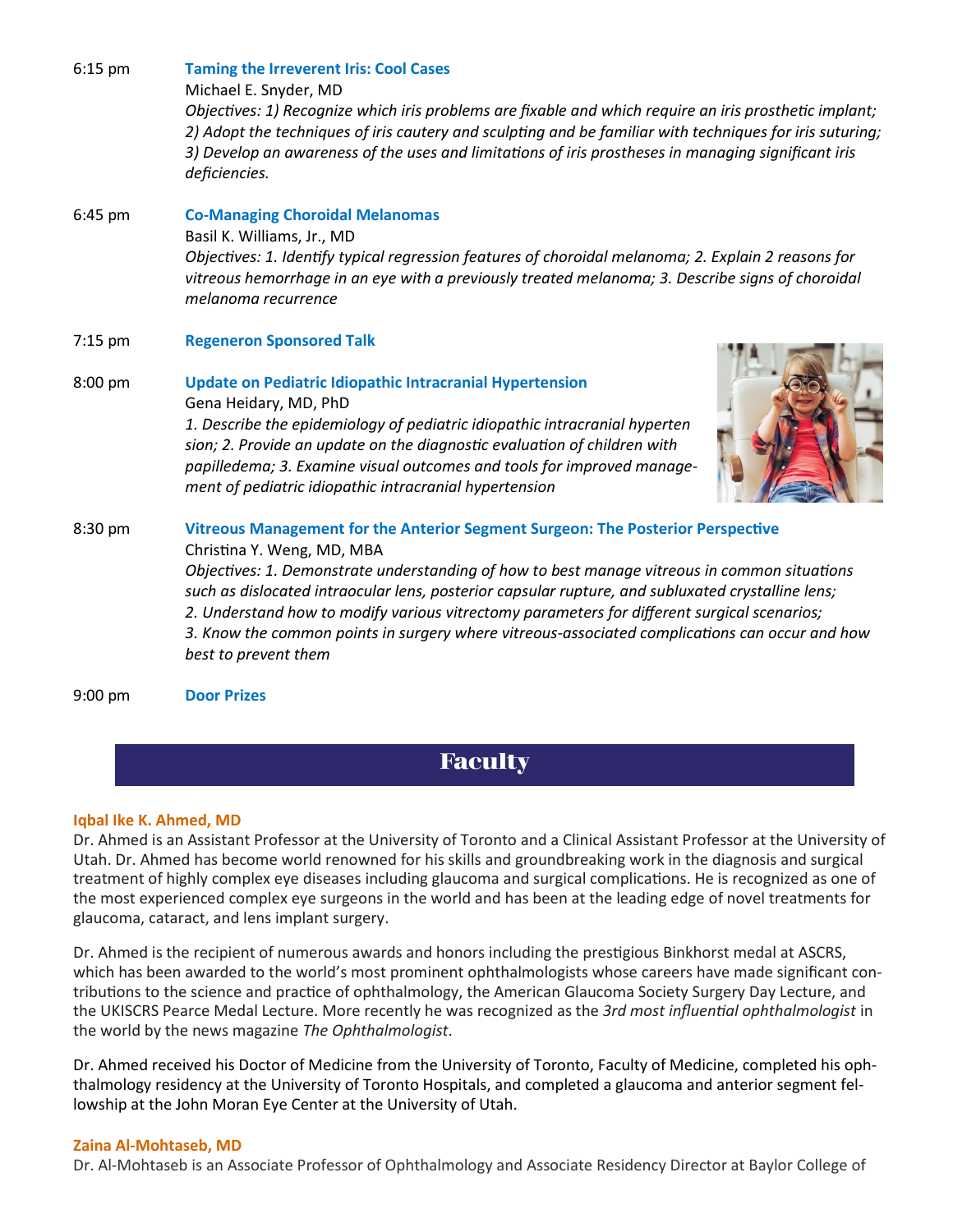Medicine in Houston. She has authored more than 40 peer reviewed scientific publications and book chapters and is very active with ASCRS Young Eye Surgeons Committee.

Dr. Al-Mohtaseb earned her medical degree with honors from Baylor College of Medicine. She completed her ophthalmology residency at the Cullen Eye Institute at Baylor College of Medicine and was elected Chief Resident in her

final year of training. She finished her training at the University of Miami's Bascom Palmer Eye Institute with a fellowship in cornea/external disease, cataract and refractive surgery.

#### **Areil Burger**

Ariel Burger is the author of the Publisher's Lunch Club book, Indie Buzz Book selection, and National Jewish Book Award winner, *Witness: Lessons from Elie Wiesel's Classroom*. He is the founding director and senior scholar of The Witness Institute, whose mission is



to empower emerging leaders, inspired by the life and legacy of Elie Wiesel. He is an author, teacher, and artist whose work integrates spirituality, the arts, and strategies for social change. An Orthodox-trained Rabbi, Mr. Burger received his PhD in Jewish Studies and Conflict Resolution under Elie Wiesel and served as his Teaching Fellow from 2003-2008. He facilitates workshops for educators, consults to non-profits, and serves as scholar/artist-in-residence for institutions around the US.

#### **Deepinder K. Dhaliwal, MD, L.Ac**

Dr. Dhaliwal is a Professor of Ophthalmology at the University of Pittsburgh School of Medicine, Director of Refractive Surgery, and Director of the Cornea Service at the UPMC Eye Center. Dr. Dhaliwal also serves as the director of the UPMC Laser Vision Center, Associate Medical Director of the Campbell Ophthalmic Microbiology Laboratory, and has recently been appointed as Director of the Corneal Stem Cell Task Force at the University of Pittsburgh.

Dr. Dhaliwal earned her medical degree from Northwestern University and completed her residency in ophthalmology at the University of Pittsburgh Medical Center followed by fellowship training in cornea and refractive surgery at the University of Utah. She became a licensed acupuncturist in 2006 and founded the Center for Integrative Eye Care at the University of Pittsburgh to research integrative treatments for eye disease.

#### **Gena Heidary, MD, PhD**

Dr. Heidary is an Associate Professor in Ophthalmology at Harvard Medical School, Director of the Pediatric Neuroophthalmology service at Boston Children's Hospital, and the Fellowship Director for Pediatric Ophthalmology at Boston Children's. Dr. Heidary has served as the Director for the Consortium of Pediatric Neuro-ophthalmologists, a national and international organization dedicated to forwarding the field of pediatric neuro-ophthalmology through collaborative clinical and research endeavors.

She received her MD, PhD in Neuroscience from the University of Pennsylvania School of Medicine and completed her ophthalmology residency at Harvard Medical School. She is dually fellowship trained having completed a fellowship in Pediatric Ophthalmology and Adult Strabismus at Boston Children's Hospital and a second fellowship in neuroophthalmology at Massachusetts Eye and Ear. Dr. Heidary's clinical work focuses on pediatric neuro-ophthalmology and the management of pediatric and adult strabismus. Her primary research interests focus on improving treatment and management of pediatric neuro-ophthalmic disease.

#### **Cathleen M. McCabe, MD**

Dr. McCabe is Chief Medical Officer at Eye Health America™. She is one of the foremost eye surgeons today, specializing in bladeless laser cataract surgery and LASIK at The Eye Associates in Sarasota, Florida. She has performed over 50,000 cataract surgeries and more than 17,000 LASIK procedures.

Dr. McCabe has received numerous distinctions for her work in Ophthalmology, including being selected by Castle Connolly as recipient of the first Exceptional Women In Medicine Award (2017 to 2020), being named to the OSN Premier Surgeon 300 List and 250 List of Leading Innovators in Premium IOL Cataract Surgery, and selection as a LA-SER*VISIO*N Top 100 LASIK Surgeon. She received the AAO Achievement and Secretariat Awards, is President of the Outpatient Ophthalmic Surgery Society, Chair of the Refractive Surgery Clinical Committee and member of the Board of ASCRS.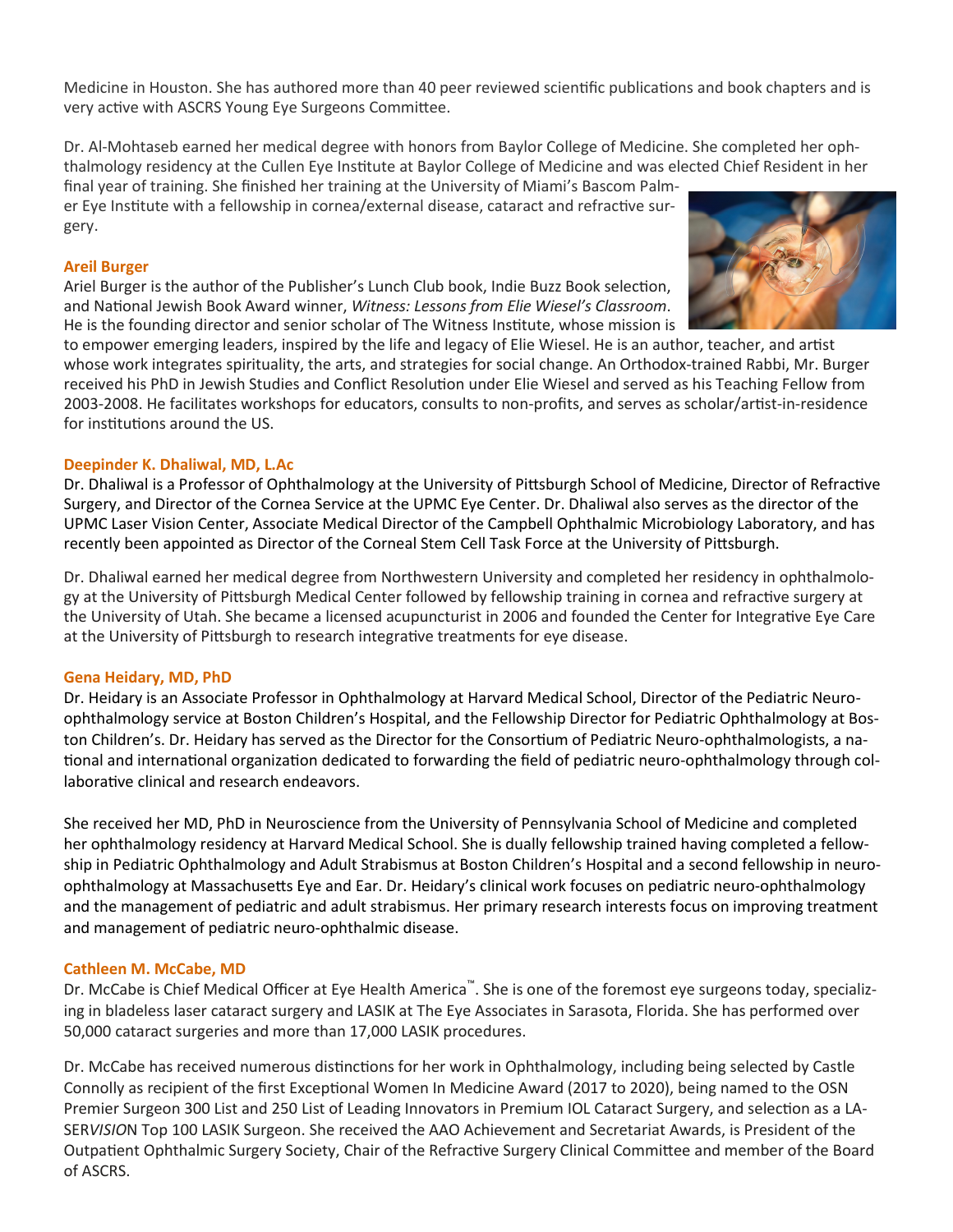Dr. McCabe received her medical degree from the Medical College of Wisconsin and received her residency training at Bascom Palmer Eye Institute at the University of Miami's School of Medicine. She continues to share her expertise by publishing articles and book chapters as well as lecturing at national and international ophthalmological seminars.

#### **Thomas A. Oetting, MD**

Dr. Oetting is Clinical Professor of Ophthalmology and Visual Sciences, Rodolfo N. Perez, Jr., MD and Margaret Perez Professor in Ophthalmology Education, and Ophthalmology Residency Program Director at University of Iowa. He also serves as Chief of Ophthalmology at the Iowa City VAMC. He earned his medical degree from Duke University and did his ophthalmology residency at University of Iowa.



Dr. Oetting has won several teaching awards including the ASCRS 2021 Educator Award, the Iowa Resident Teaching Award (five times), the inaugural ASCRS Education Award, the Iowa Provost and President Teaching Award, the American Academy of Ophthalmology/Association of University Professors of Ophthalmology Straatsma Award, and the AAO Achievement and Senior Achievement Awards. He served as Trustee at Large on the AAO Board of Trustees, and President of the AUPO Program Directors Council.

#### **Robert Ritch, MD**

Dr. Ritch holds the Shelley and Steven Einhorn Distinguished Chair in Ophthalmology and is Surgeon Director Emeritus and Chief of Glaucoma Services Emeritus at New York Eye & Ear Infirmary of Mount Sinai. While a fellow in 1978, he performed the first laser iridotomy in New York and initiated the first course on laser treatment of glaucoma at the AAO Meeting.

He received his M.D. from Albert Einstein College of Medicine and, after an internship at St. Vincent's Medical Center and a residency in Ophthalmology at Mount Sinai School of Medicine, received fellowships in glaucoma from the Heed Foundation and the National Institutes of Health.

Major interests throughout his career include pigment dispersion syndrome, exfoliation syndrome, and normaltension glaucoma, to which he has made seminal contributions. He is a world leader in exfoliation syndrome, and has started a global consortium to work on preventing, reversing, and even curing this disease. Dr. Ritch has coauthored or edited nine textbooks and over 2000 medical and scientific papers, book chapters, articles and abstracts. He has presented more than 750 lectures worldwide, including 50 named lectures.

He has been President of the Ophthalmic Laser Surgical Society, New York Glaucoma Society, New York Academy of Medicine Section on Ophthalmology, and New York Society for Clinical Ophthalmology. He has also served on numerous medical and scientific advisory, editorial, and organizational boards.

He is recipient of the Heed Ophthalmic Foundation Ophthalmologist of the Year Award, Gold Medal of Merit and Honor (Greece), Ophthalmology Times Achievement in Ophthalmology Award, Louis Rudin Award for research in ophthalmology, Jesse H. Neal Award for Editorial Achievement. Albion O. Bernstein, MD Award for outstanding contributions to medicine, AAO Lifetime Achievement Honor Award, Leadership in Education in Ophthalmology Award, Dean's Distinguished Research Award from the New York Medical College, The Glaucoma Foundation Award for Innovation and Excellence in Glaucoma, the TKC Liu Memorial Award for Leadership in Ophthalmology, Ronald F. Lowe Gold Medal of the Australia-New Zealand Ophthalmology Society, Dominick Purpura Distinguished Alumnus Annual Award from Albert Einstein College of Medicine, ARVO Distinguished Service Award, ARVO Gold Fellowship, HRH Prince Abdulaziz Al-Saud Prevention of Blindness Award, Ahti Tarkkanen Medal (Finland), Jose Rizal International Medal, El-Maghraby International Achievement Award, the inaugural Asia-Pacific Glaucoma Society International Achievement Award, the World Glaucoma Association Recognition Award, Moacyr Alvaro Gold Medal (Brazil) and the Joanne Angle ARVO Service Award.

Dr. Ritch has trained over 160 clinical and research fellows, many of whom occupy academic positions worldwide. The international training program that he established at the New York Eye and Ear Infirmary has hosted over 120 International Council of Ophthalmology fellows and more than 150 observers from over 50 countries. He has worked and lectured extensively at the international level throughout his career and has organized many symposia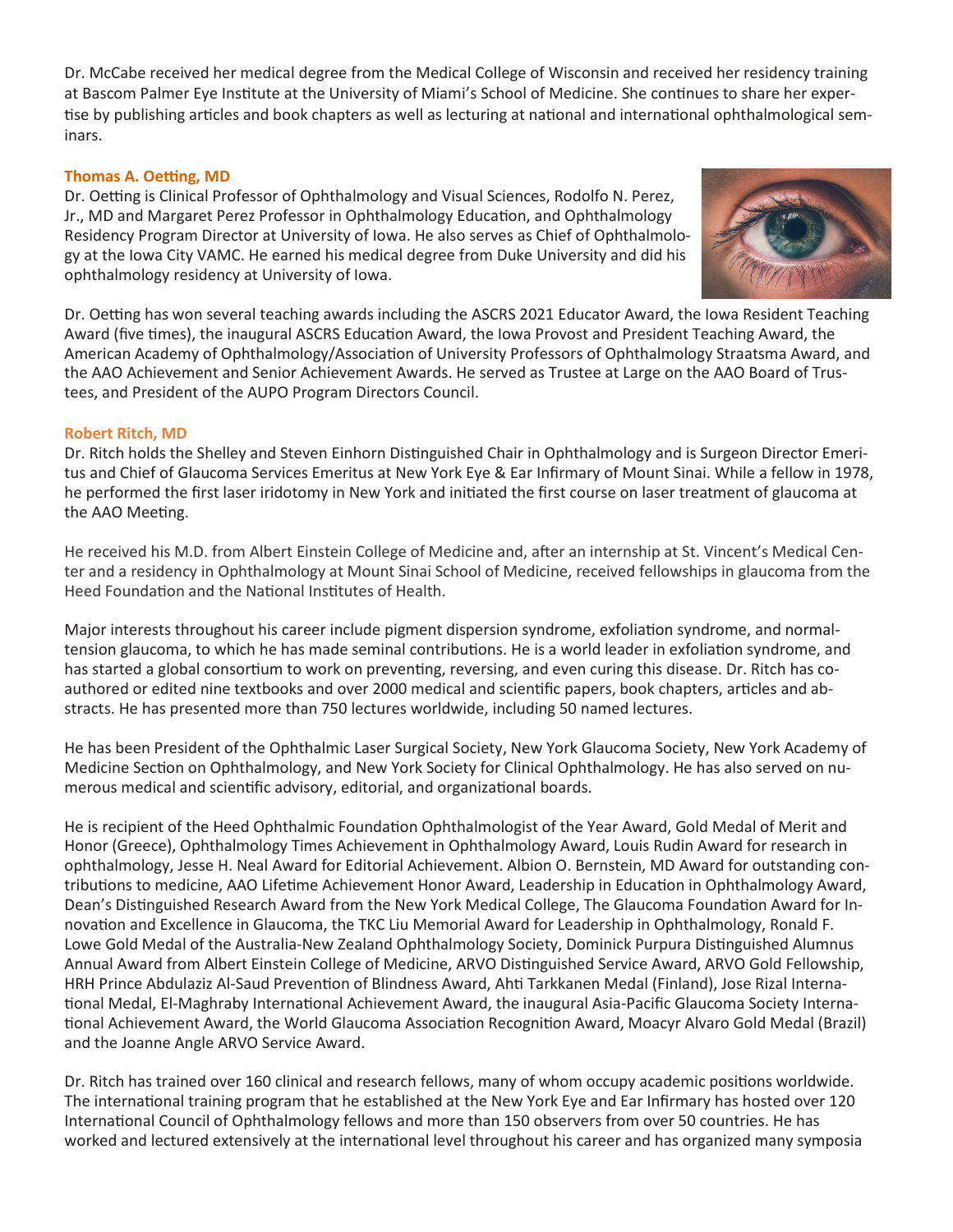and conferences both in the US and abroad. He helped to establish residency and teaching programs and has made fundamental contributions to the modernization of ophthalmology in Thailand, Malaysia, the Philippines, Laos, Myanmar and other countries in Asia and in Latin America.

#### **Michael E. Snyder, MD**

Dr. Snyder earned his medical degree from University of Michigan, followed by his ophthalmology residency at Krieger Eye Institute of Sinai Hospital of Baltimore where he served as Chief Resident. He then pursued subspecialty training in cataract, anterior segment & refractive surgery, corneal and external diseases, and ocular immunology at New England Eye Center and Ophthalmic Consultants of Boston.

His special interests include traumatic cataract surgery, iris repair, corneal transplantation, and refractive surgery. Along with Dr. Robert Osher, he pioneered artificial iris prosthesis use in the US, aiding in the rehabilitation of acquired traumatic iris defects or congenital iris defects such as aniridia and ocular albinism.

He is on the medical staff of Bethesda North Hospital in Ohio and St. Luke's and St. Elizabeth's Hospitals in Northern Kentucky. Dr. Snyder teaches residents locally as a Volunteer Assistant Professor of Ophthalmology at University of Cincinnati.

#### **Christina Y. Weng, MD, MBA**

Dr. Weng is an Associate Professor of Ophthalmology and the Vitreoretinal Diseases & Surgery Fellowship Program Director at the Baylor College of Medicine in Houston. She has a faculty appointment at the Level 1 trauma center, Ben Taub General Hospital.

Dr. Weng attended medical school at the University of Michigan. While in Ann Arbor, she pursued an MBA degree from the University of Michigan-Ross School of Business and graduated with high distinction. Dr. Weng completed her ophthalmology residency at Wilmer Eye Institute-Johns Hopkins University, and surgical retina fellowship at Bascom Palmer Eye Institute-University of Miami.

Dr. Weng is involved with multiple clinical trials including the DRCR Retina Network diabetic retinopathy trials and the AGTC Phase 1/2 subretinal gene therapy study for achromatopsia. She also leads numerous research studies in her areas of interest: clinical/surgical outcomes, medical economics, healthcare quality metrics, and telemedicine. Dr. Weng serves on the Board of Directors of the American Society of Retina Specialists, American Society of Cataract & Refractive Surgery, and Women in Ophthalmology.

#### **Basil K. Williams, Jr., MD**

Dr. Williams is the Mary Knight Asbury Chair of Ocular Oncology, the Director of Ocular Oncology and an Assistant Professor in the Department of Ophthalmology at the University of Cincinnati College of Medicine. He is the Director of the Retinoblastoma Program at Cincinnati Children's Hospital Medical Center, and he is part of the vitreoretinal service at Cincinnati Eye Institute. His research interests pertain to health care disparities, adult and pediatric surface and intraocular tumors, and vitreoretinal surgical topics.

Dr. Williams is a graduate of The Chicago Medical School. He completed both his residency and vitreoretinal fellowship at Bascom Palmer Eye Institute. He continued his training to complete an ocular oncology fellowship at Wills Eye Hospital.

#### **CME Statement**

*The Connecticut Society of Eye Physicians designates this educational activity for a maximum of 5.5 AMA PRA Category I Credit(s)TM. Physicians should only claim credit commensurate with the extent of their participation in the activity.* 

*The Connecticut Society of Eye Physicians is accredited by the Connecticut State Medical Society to sponsor continuing medical education for physicians.*